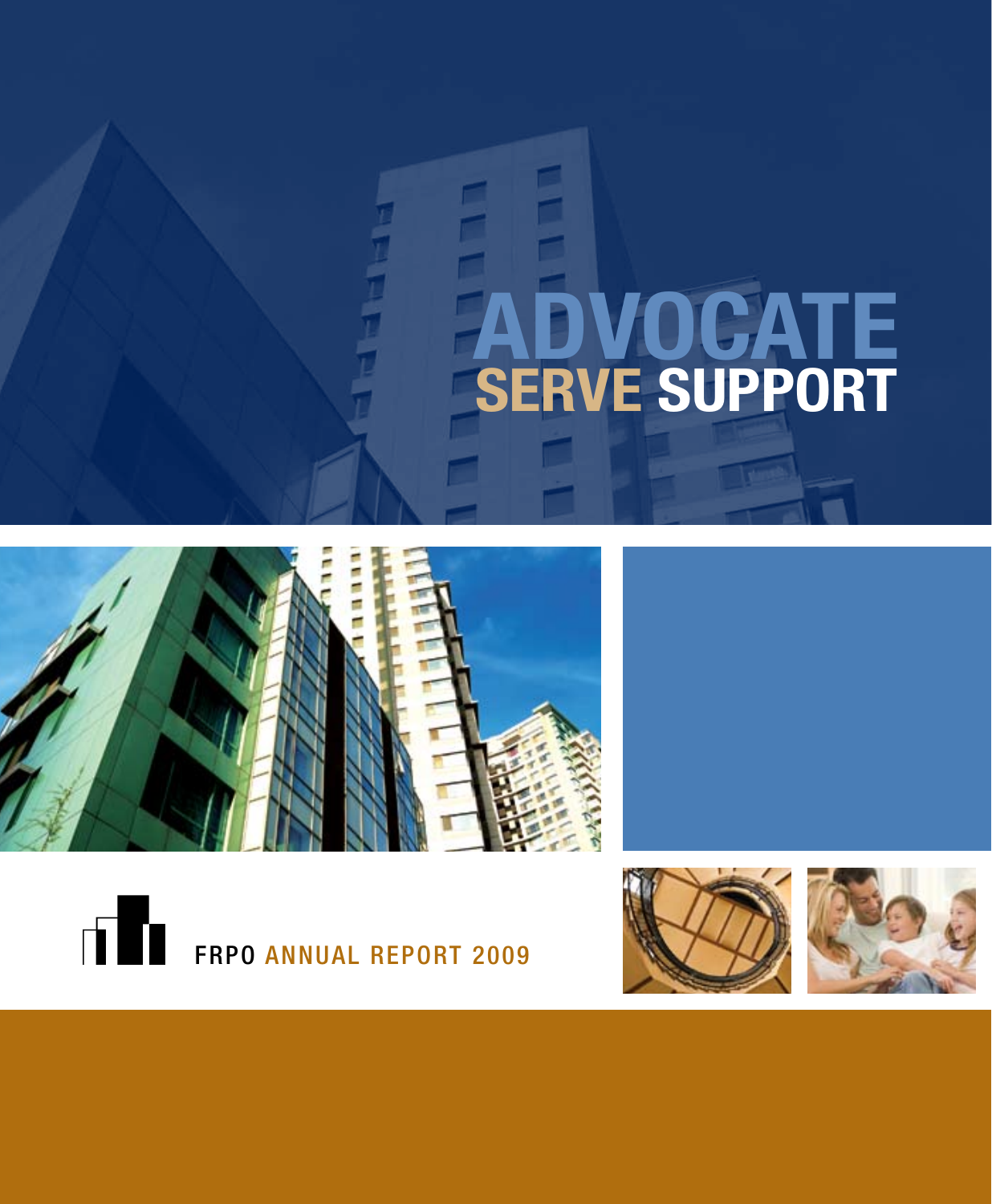## **Chair's Report**



David Horwood, *FRPO Chair*

" The government's rent control formula imposed a near-record low 1.8% cap on rent increases, despite industry costs such as water, energy, wages and taxes going up between 3% and 9%."



### FRPO addressing industry challenges

While 2009 will be remembered in Ontario for one of the deepest economic recessions in years, the province's rental housing industry saw most of its challenges result from government regulations and policies.

FRPO's role as the voice of Ontario's private rental housing industry has never been more important. Through frequent meetings with government officials, credible and effective communications, information sharing with members, intervention through legal challenges and participation in numerous government consultations, FRPO is working to alleviate any impacts of legislation, regulations and other public policies that negatively impact rental housing.

Below is a list of issues that emerged in 2009, and how FRPO is working to address them:

The province announced a new 13% Harmonized Sales Tax (HST), without addressing the unique negative impact on landlords who get stuck with a huge cost increase that cannot be passed on to customers;

*FRPO is ensuring that mitigation of HST is the main focus of our government relations efforts. After obtaining a valuable HST rebate for new rental housing construction, following aggressive lobbying, we are seeking further relief from the impact of the HST on operating expenses.*

The government moved to retroactively declare all submetering activity since November 2005 illegal, after previously stating that its objective is to implement smart sub-metering throughout the province by 2010;

*FRPO intervened in Ontario Energy Board proceedings to advocate for the rights of landlords to implement submetering, and is lobbying government for legislative changes to permit cost-effective implementation of this important energy conservation measure, which will ensure all tenants finally get to pay only for the electricity they use.*

Several municipalities are now sending out rent reduction notices to landlords and tenants, when in fact the landlord's overall municipal taxes (basic tax, water and new waste levies) is increasing;

*FRPO is working with the Landlord Tenant Board and the Ministry of Municipal Affairs and Housing to ensure landlords are able to apply for rent variances when needed without any difficulties.*

■ Local fire inspectors are improperly issuing orders requiring a new fire code retrofit for audibility which will be costly;

*FRPO is actively challenging this direction and supporting industry efforts to appeal any unjust decisions.*

**N** Various local municipalities are raising taxes on tenants through new municipal licensing fees and abusing new powers recently granted to them by the provincial government;

*FRPO is supporting the efforts of local landlord associations to oppose unfair licensing fees on tenants.*

n Ontario's new human rights system is producing a flood of claims against landlords which are frivolous, even by the standards of the Human Rights Code, imposing substantial costs on landlords to defend those claims and accommodate legitimate needs;

*FRPO helped the Human Rights Commission develop new policies that help better balance the rights of landlords and tenants, while addressing the needs of other tenants adversely affected by persons seeking accommodation under the Human Rights Code.*

n New accessibility standards with unrealistic compliance timeframes are creating new cost pressures on the industry;

*FRPO participated in numerous government consultations and meetings with officials to lobby against a cost prohibitive and unachievable retrofit requirement for proposed built environment accessibility standards.*

**n** While vacancy rates remain historically high and the number of renter households continues its long term decline, the government persists in building more social housing instead of boosting incomes by providing more shelter allowance benefits;

*FRPO engaged the Ministry of Municipal Affairs and Housing during public consultations and provided formal input that will help the government ensure adequate long-term supply while providing sufficient income assistance to households who are in most need*

 $\blacksquare$  The government's rent control formula imposed a near-record low 1.8% cap on rent increases, despite industry costs such as water, energy, wages and taxes going up between 3% and 9%;

*FRPO is the province's most vocal critic of Ontario's restrictive rent control system and is actively lobbying for improvements to rent control rules regarding aboveguideline increases (AGIs), which currently are a disincentive to energy conservation investments.*

 $\blacksquare$  The provincial government still refuses to compel municipalities to reduce the unfair property tax treatment of multi-residential housing, where the average tenant faces a tax rate that is 2.7 times higher than that faced by homeowners, costing them an average \$77 more per month.

*FRPO recommended property tax fairness as an important solution to improve housing affordability for tenants, and is developing a communications initiative to help educate tenants and raise awareness of the need to eliminate the unfair property tax treatment of rental housing.*

**N** Vacancy rates in Ontario increased in 2009 to 3.3% from 3.1% in 2008. Ontario's availability rate remained historically high at 5.4%. The private rental housing sector has never been more competitive, as tenants seek ever-higher standards of quality.

*FRPO's Certified Rental Building (CRB) Program is giving qualified landlords a competitive edge by approving and classifying multi-residential apartment buildings across the Ontario marketplace that meet a defined set of industry quality assurance standards for residents.*

Every year sees new issues and challenges emerge to confront rental housing providers. FRPO will continue to help landlords address these challenges while obtaining a fair return on their investments in providing quality rental housing to Ontarians. I want to thank our members for their ongoing support of FRPO as the voice of Ontario's rental housing industry.

Imy Mumy

David Horwood *Chair*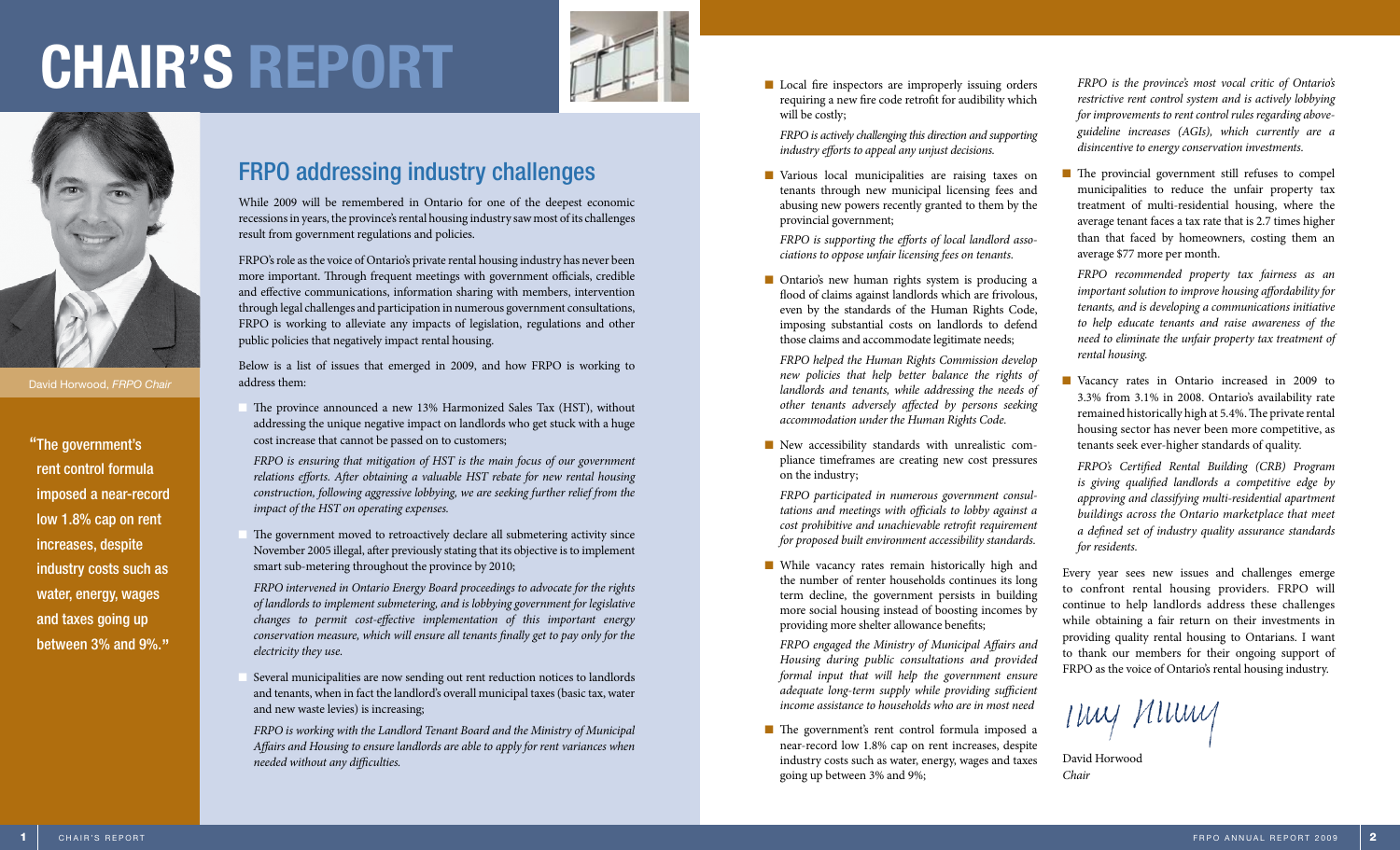## **Year-at-a-Glance**



Vince Brescia, *FRPO President*

"FRPO's Appliance Replacement Discount Program helped members replace over 12,000 old refrigerators with new energy efficient models."



- of Finance, Revenue and Municipal Affairs and Housing to raise awareness of the unintended acute negative impact of the HST on rental housing costs. Secured a rebate for new rental housing construction.
- Submetering: Participated in Ontario Energy Board hearings and made recommendations to the Ministry of Energy on the need to facilitate the cost-effective implementation of smart submetering in multi-unit rental housing buildings.
- Fire alarm inspections: Notified FRPO members of a campaign by the Fire Marshall to have local Fire Inspectors require testing and upgrades of alarm

systems. FRPO will be supporting challenges to orders being issued which are not part of the Fire Retrofit Code.

- Landlord Tenant Board: Participated in the Board's Stakeholder Advisory Committee meetings and provided direct input on new forms and guidelines, including the Board's new Human Rights Guideline.
- Sheriff delays: FRPO provided recommendations and engaged the Attorney General's office in discussions on practical solutions for reducing Sheriff's Office delays in the enforcement of eviction orders.
- n **Accessibility Standards:** As the province announced new accessibility standards, FRPO successfully lobbied for rental housing to be exempt from retrofit requirements as part of the built environment accessibility standards.
- n **Affordable Housing:** FRPO presented recommendations to the Standing Committee on Finance and Economic Policy on the need for a new Housing Benefit to address poverty and affordability issues. Detailed recommendations on ensuring long term supply and providing support to low income households were also presented to the Ministry of Municipal Affairs and Housing's affordable housing consultation.
- n **Green Energy Act:** FRPO successfully lobbied against mandatory home energy audits for rental housing transactions, and emphasized the need for submetering implementation and additional green incentive programs for rental housing.



■ **MPP Reception at Queen's Park: Over thirty Members** of Provincial Parliament from all three major political parties attended to meet and greet representatives from Ontario's rental housing industry.

#### Policy Submissions

- **n** FRPO's Provincial Pre-Budget Submission (Feb. 2009)
- Submission on the Review of the Waste Diversion Act (Mar. 2009)
- Impact of the HST on Rental Housing (Apr. 2009)
- **n** Rental Housing: Green and Getting Greener Response to the Green Energy Act (April 2009)
- Submission to the Ontario Energy Board on Authorization to Conduct Discretionary Metering Activities in Rental Housing (May 2009)
- n Affordable Housing Response (Aug. 2009)
- **n** FRPO Response to Proposed Built Environment Accessibility Standards (Oct. 2009)

#### Member Services

- Providing members value through 14 different bulkpurchase discount programs
- **n** FRPO's Appliance Replacement Discount Program helped members replace over 12,000 old refrigerators with new energy efficient models
- Educated over 250 landlords and property management staff with FRPO's RTA Re-fresher seminar series on landlord-tenant legal issues
- $\blacksquare$  Hosted other seminars and webinars on economic/ market updates, pandemic preparedness, rent regulation and green energy investments
- Handled over 110 legal inquiry cases for member landlords
- $\blacksquare$  Distributed 25 electronic update bulletins to members on key industry news
- Bi-monthly FE Magazine free for FRPO Members – also serves as a key communications tool to government officials and politicians
- Held FRPO's first ever stand-alone AGM event, featuring insights from Jeffrey Adler, President & CEO of The Sanctuary Group
- **FRPO's 4th Annual Golf Classic raised a record** \$25,000 for Interval House charity
- Helped members collect over 500,000 lbs of food province-wide for the Spring HOPE Food Drive
- **n** Record attendance and record number of award nominations for the December 2008 FRPO MAC Awards Gala

#### Certified Rental Building (CRB) Program



- **n** Over 80,000 rental suites now enrolled in CRB program, allowing tenants to Rent With Confidence™ and be assured of quality in their choice of housing
- $\blacksquare$  A growing number of potential renters are visiting www.crbprogram.org
- $\blacksquare$  Comprehensive news, radio and transit advertising is promoting the benefits of the CRB program
- n Successful public launches in London, Toronto, Windsor, Ottawa and Kingston have resulted in positive "earned" media promotion of the CRB Program

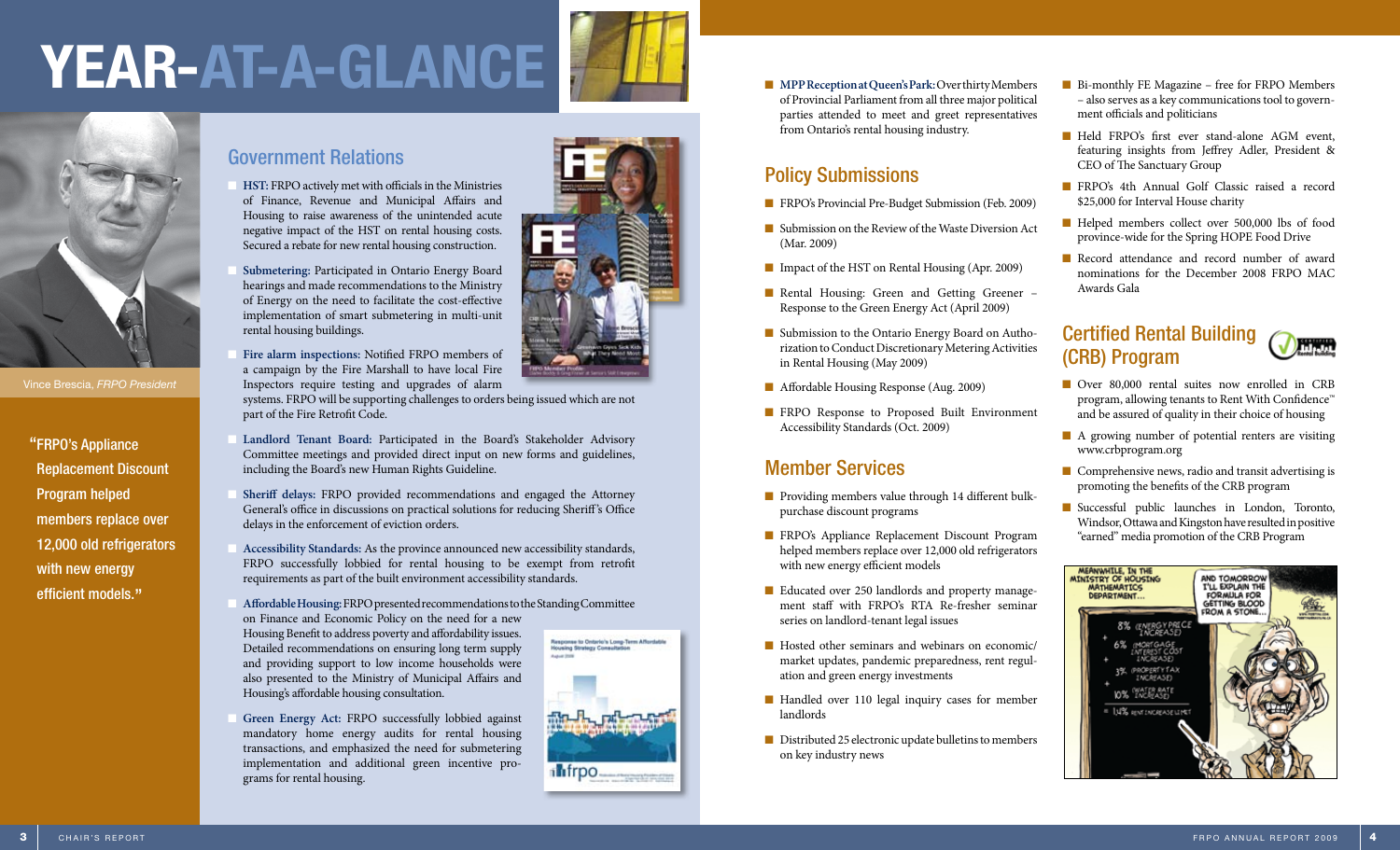## **FRPO Committees**

*& Solicitors.*

**Debra Fine,** *Debra Fine Barrister & Solicitor;*  **Tom Halinski,** *Aird & Berlis LLP;* 

**David Lyman,** *Dickie & Lyman LLP;*  **Jim Moak,** *Paralegal Services Inc.;*  **Joy Overtveld,** *Milton Geller LLP;*  **Tyler Seaman,** *Oxford Properties* **Neil Sigler,** *Parkway Realty Ltd.;*  **Allan Weinbaum,** *W.J. Propertyies;*  **Martin Zarnett,** *Sandlar Gordon Barristers* 

The Landlord and Tenant Committee addresses matters related to the security of tenure and other landlord and tenant

recommendations to FRPO's Board of Directors on policies related to the legislative, regulatory and legal issues that affect residential tenancy procedures, as well as the quality and fairness of the adjudication system that resolves landlord-tenant disputes. The committee played a valuable role to FRPO members through review of the Landlord Tenant Board's new Human Rights policy, and extensive input on numerous new forms, brochures, rule and guidelines of the



#### Executive Committee



**Chair: David Horwood,** *Effort Trust* **Members:**

**Mitchell Abrahams,** *Malen Capital Corp;*  **Paul Chisholm,** *Berkley Property Management Corp;*  **John Stang,** *Minto Developments Inc;* 

**Allen Wienbaum,** *WJ Properties;*

The Executive Committee is responsible for managing activity and providing strategic direction at FRPO between Board of Directors meetings. Members have continued to make key policy decisions regarding financial statements and to monitor the activities of FRPO committees.

#### Landlord and Tenant Committee



**Chair: Joe Hoffer,** *Cohen Highly LLP* **Members: John Andrade,** *Andrade Consulting Group Ltd;*  **Paul Cappa,** *Cohen Highly LLP;*  **Robert Doumani,** *Aird & Berlis LLP;*  **Eric Ferguson,** *O'Shanrter Developments Inc.*  **Jane L. Ferguson,** *Jane L. Ferguson Barrister & Solicitor;* 

Rent Control Committee

Landlord Tenant Board.



**Chair: John Dickie,** *Dickie & Lyman LLP* **Members: John Andrade,**

*Andrade Consulting Group Ltd;*  **Paul Cappa,** *Cohen Highley LLP;*  **Tom Deutsch,** *Parkway Realty Ltd;*  **Robert Doumani,** *Aird & Berlis LLP;*  **Tom Halinski,** *Aird & Berlis LLP;*  **Margaret Herd,** *Park Properties;* **Joe Hoffer,** *Cohen Highley LLP;* 

**Jeff Hutchison,** *Timbercreek Asset Management;*  relationship issues. The committee makes **Jeff Hutchison,** *Timbercreek Asset Management;*  **Joy Overtveld,** *Milton, Geller LLP;* **Heather Waese,** *SPAR Property Consultants Ltd;*  **Allan Weinbaum,** *W.J. Properties* The Rent Control Committee helps FRPO develop policies that promote the benefits of free-market rentalhousing for Ontario. Together with the Landlord and Tenant Committee, the Rent Control Committee provided comment and input on numerous new rules, guidelines, forms and brochures at the Landlord Tenant Board, as well as on any Residential Tenancy Act provisions related to rent regulation, discounts, deposits and other rules. Over the years, this committee has worked tirelessly to

> advocate for rent regulation policies that promote a healthy rental market.

Regional Committee



**Chair: Arun Pathak,** *Hamilton and District Apartment Association*

#### **Members:**

**Brad Butt,** *Greater Toronto Apartment Association;*  **Richard Iszawa,** *London Property Management Association;* 

*John Dickie, Eastern Ontario Landlord Organization;*  **Bruce Henderson,** *Dawson Properties Ltd.* 

*(Thunder Bay);*  **Anthony Koziol,** *Hirsch Habitats Ltd.* 

*(North Bay);*  **Charles Lumley,** *Quinte District* 

*Landlords' Association;*  **Steven Manders,** *Kingston Rental* 

*Property Owners;* 

**Doug Simmons,** *Sudbury District Landlords' Association;* 

**Larry Smith,** *Waterloo Regional Apartment Managers' Association;* 

**Glenn Trachsel,** *Waterloo Regional Apartment Managers' Association*

The Regional Associations Committee continued to meet regularly to exchange information from the various regions of the province. As a province-wide organization, FRPO is committed to providing up-to-date information to local members across Ontario on the priorities and activities of our association. In addition, the Regional Committee creates an open forum for associations to provide the Committee with feedback and updates at a local level. The information exchange through the Committee assists FRPO in developing its policy positions and responses to issues as they arise throughout the year. The meetings also provide opportunities for local associations to offer advice, support and assistance to one another in addressing common concerns and challenges in the industry.

#### Political Action Committee



**Chair: Alan Greenberg,** *Minto Developments Inc.* **Members:**

**Mitchell Abrahams,** *Malen Capital Corp;*  **Daniel Argiros,** *Conundrum Capital;* **Ugo Bizarri,** *Timbercreek Funds;* **Robin Bookbinder,** *Pinedale Properties;*  **Ken Kirsh,** *Sterling Silver Development Corporation;*

**Brent Merrill,** *Metcap Living Inc.*

The committee developed an overall strategy for achieving government relations progress on key industry issues. The committee developed critical input on FRPO's plan to publicly address challenges related to the newly announced harmonized sales tax (HST), sub-metering and rent regulation. The committee

continued to work to ensure our industry's message is being properly and effectively conveyed to government, the media and the public.

#### Finance Committee



**Chair: Paul Chisholm,** *Berkley Property Management Corp* **Members:**

**Robin Bookbinder,** *Pinedale Properties;*  **Tony Allen,** *Ozz Corporation* The Finance Committee directs FRPO's financial management, as well

as makes recommendations to the Board of Directors on pertinent issues. Continuing to uphold strong financial accountability for FRPO, the Committee meets regularly and privately with the accountants, the Board of Directors, and with FRPO management, to review accounting, auditing, internal controls, financial reporting matters. FRPO's annual audit is based on an examination conducted in accordance with generally accepted accounting standards, and includes a review of the internal control structure, as well as tests of accounting procedures and records.

#### Legislation and Regulations **Committee**



**Chair: Allan Weinbaum,** *W.J. Properties*

#### **Members:**

**Leonard Drimmer,** *Transglobe Property Management Services;* **Jane L. Ferguson,** *Jane L. Ferguson Barrister & Solicitor;*  **Debra Fine,** *Debra Fine, Barrister & Solicitor;*  **Joe Hoffer,** *Cohen Highley LLP;*  **Joy Overtveld,** *Milton, Geller LLP;*  **Steve Weinrieb,** *Park Property Management* 

The Legislation and Regulations Committee proactively monitors and responds to legislative issues that impact our industry beyond the scope of residential tenancy legislation. Key issues addressed by this committee include those related to labour law and workplace safety, real estate transaction law, fire and building code regulations, crime and security and the legal liability of landlords, and responding to any provincial private members' bills that impact the rental housing sector.

#### Utilities Committee



**Chair: David Horwood,** *Effort Trust* **Members:**

**Tony Allen,** *Ozz Corporation;*  **Robin Bookbinder,** *Pinedale Properties Ltd;*  **Paul Chisholm,** *Berkley Property Management;*  **Jason Craig,** *ECNG Limited Partnership;*  **Haroon Gafur,** *M&R Property Management;*  **Mike McGee,** *Energy Profiles;*  **Peter Mills,** *Stratacon;*  **Dan Pastoric,** *ECNG Limited Partnership;*  **Andrew Pride,** *Minto Management Ltd.* **John Sirilas,** *Timbercreek Asset Management;* 

The Utilities Committee assists FRPO in addressing the increasing importance of issues related to electricity, gas, water, waste management services and any other matter impacting energy conservation and environmental sustainability in our industry. In 2009, the Committee was focused on advocating for workable submetering legislation, practical Ontario

*Continued on page 9*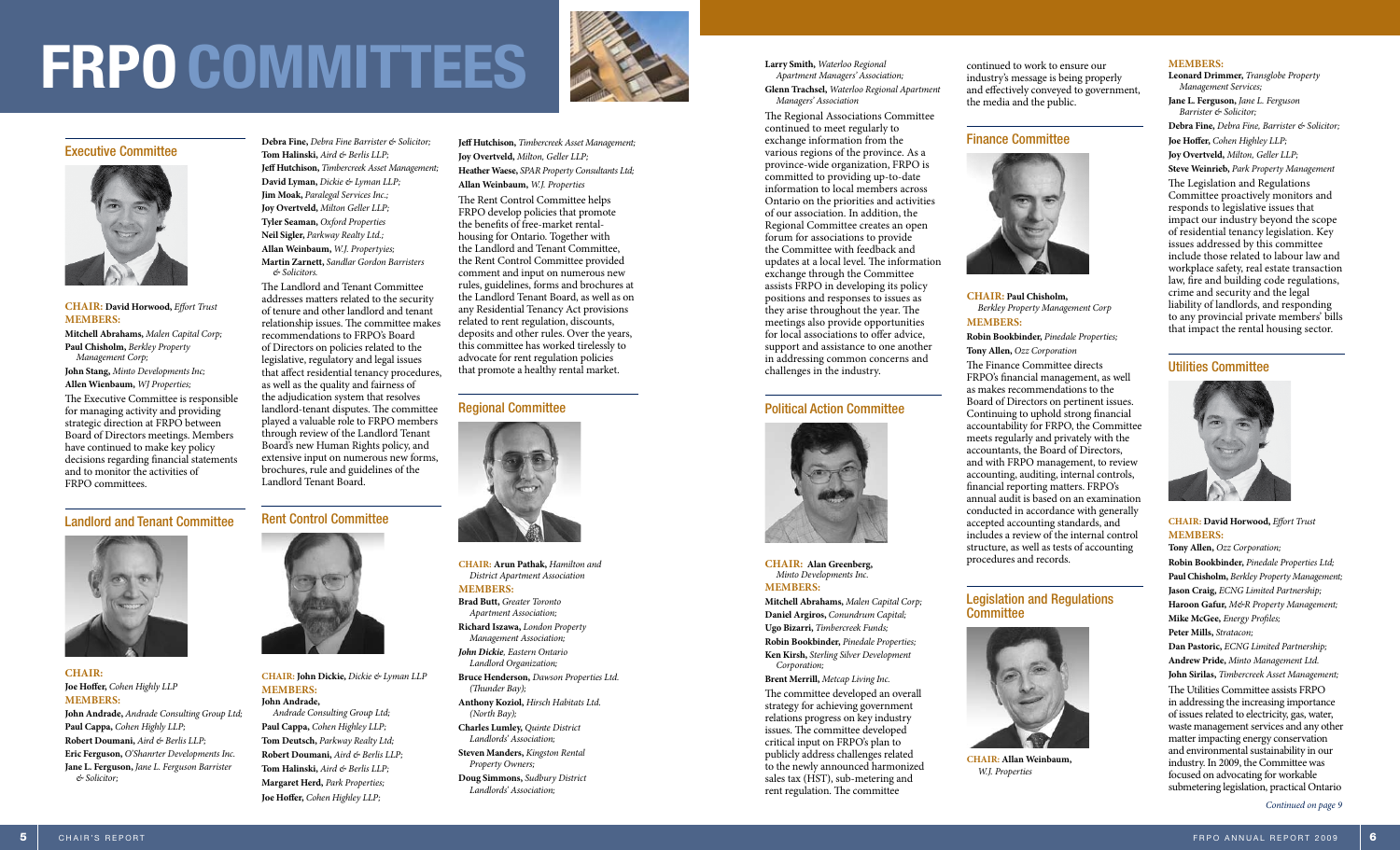### **AWARD WINNER 2008 FRPO MAC**

Every year FRPO honours its members who have made an exceptional contribution to Ontario's private rental housing industry. FRPO's Annual MAC (Marketing, Achievement and Construction) Awards highlight the positive things that our members are achieving and celebrate the industry's

accomplishments. FRPO members lead the way in providing high quality rental accommodations for over 250,000 Ontario households, and the FRPO MAC Awards ensure achievements by landlords, managers, building staff and other industry participants are not overlooked.





Member of the Year Joe Hoffer Cohen Highley LLP

Environmental Award

of Excellence O'Shanter Development Company Ltd. Oxford Properties Group



Margaret Power

SUITE RENOVATION

PROPERTY MANAGER THE YEA Adriana Keresztes CAP REIT



Resident Manager OF THE YEA Steve Kelly Schickedanz Bros. Ltd.



**EXCELLENCE** Realstar Management Partnership Realstar Management Partnership Highpoint Apartments, Barrie



DVERTISEMENT – CORPORAT BRANDING Minto Apartments Ltd. Blue Ribbon Campaign







CURB APPEAL AWARD Minto Apartments Ltd. 2 & 4 Hanover Rd, Brampton

Lobby Renovation of the Year Award Timbercreek Asset Management 1161-1171 Wellington, Ottawa

Suite Renovation Award **OVER \$50,00** Vertica Resident Services 400 Walmer Rd





Rental Development Award High Rise Minto Apartments Ltd. 150 Roehampton Ave, Toronto

SUITE RENOVATION AWARD IDER \$5000 Metcap Living Management Inc. 87 Jameson





Property Management Advertisement – Single Project Morguard Residential The Colonnade







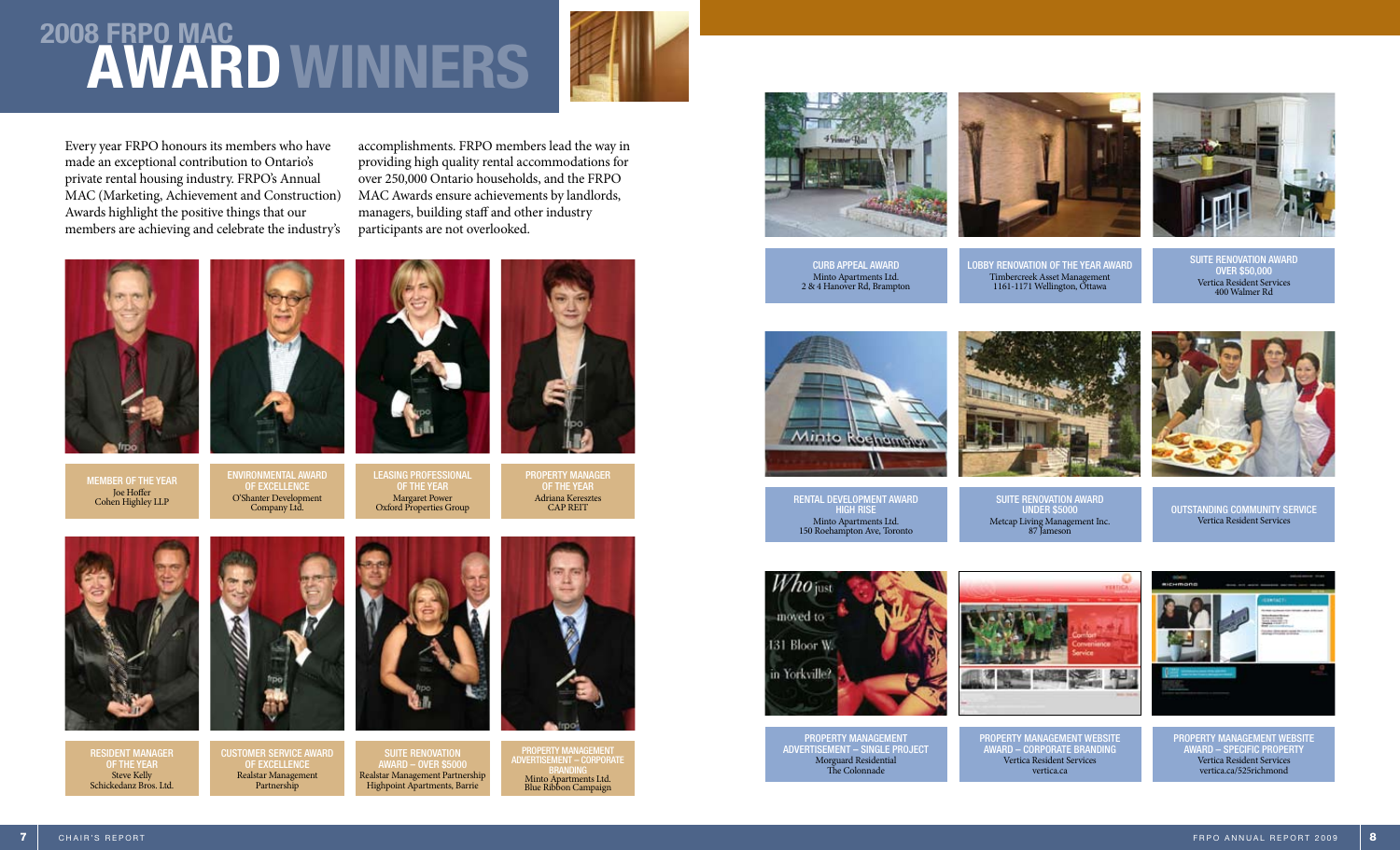#### *FRPO Committees continued from page 6*

Energy Board policies, and an energy conservation program for rental housing. The committee also developed and launched the FRPO appliance replacement program, which has helped members replace over 12,000 old appliances with new energy efficient models since the program was launched in 2008.

#### Public Relations Committee

#### **Chair: Janis Di Ciantis,** *Concert Properties.*

**Members: Dan Acre,** *Cogir Management;* **Peter Altobelli,** *Yardi Systems;* **Robert Burton; Vito Campisi,** *CMHC;*

**John Dickie,** *Dickie and Lyman;*  **Sheryl Erenberg,** *Sheryl Erenberg and Associates;*

**Brenda Hajdu,** *Fuller Landau;* **Bob Helyar,** *Dala Group;* **Chris Markovic,** *Minto Communities;* **Anne Meinschenk,** *Metcap Living;*

#### **Kim Reid;**

**B.J. Santavy,** *Skyline Management;* **Michael Wright,** *A-Team Strategies.* FRPO's new Public Relations Committee worked hard during its first year to develop a comprehensive strategy for improving and enhancing the overall image of FRPO as an industry association, promoting the positive aspects of Ontario's private rental housing sector and building credibility and strength of the industry and our members. The committee is working on public relations initiatives designed to strengthen awareness of FRPO's role within the industry and promote the value and benefits of rental living to the general public.



Spring Hope Food Drive, at a CAPREIT building in Waterloo.

### Certification Committee

**Chair: Martin Tovey,** *Transglobe Property Management Services*

#### **Members: George Cottage,** *Gotorent.com;*

**Kevin Gorrie,** *Oxford Properties;*  **Yehudi Hendler,** *Y. L. Hendler Ltd;*  **Jeff Hutchison,** *Timbercreek Asset Management;* **Amin Rahim,** *Vertica Ltd;* **Justin Taylor,** *Bank of Nova Scotia;* **Geoffery Younghusband,** *Osgoode Properties;* The Certified Rental Building (CRB) program is the first quality-assurance program of its kind in North America, providing tenants with an easy way to identify well-run, well-managed buildings. After launching in 2008, FRPO's CRB program now boasts an enrolment of over 95,000 suites and 1,300 buildings. The program is also helping members measure, evaluate and improve their building operations and tenant services. The end result is a new classification of multi-residential apartment buildings across Ontario that visibly meets a high standard of quality.



Timbercreek staff in Windsor receive their CRB Designation.

CRB Governance Committee

**John Andrade,** *Andrade Consulting Group* **Justin Taylor,** *Bank of Nova Scotia* **Tony Allen,** *Retired Executive* **Sam Grossman,** *Retired Executive* 

**Marv Sadowski,** *Sterling Karamar Property Management* **Members:**

**Chair:**

#### $\blacksquare$  $$15,000.0$ housand. 00917-857 (000-0876 000990 **Heather Waese,** *SPAR Property Consultants*

The CRB Program Governance Committee is responsible for the final approval of all buildings enrolled in the program, reviewing member/tenant inquiries, and protection of stakeholders rights & interests under the program. During its first year the committee reviewed, approved and certified over

650 buildings.

Membership and Member Services **Members:**

**Darlene Davis,** *Stratacon;* **Anne Meinschenk,** *Metcap Living; C***hristine Tonus,** *Mediapeach;*  **Bill Zigomanis,** *TD Canada Trust.* The Membership and Member Services Committee pursues and develops additional member programs and services to help property owners and managers improve their buildings and businesses. Overall, these benefits included an ongoing program of education seminars, social events, and membership information sessions. Especially successful were the 2009 FRPO Golf Classic, which raised over \$25,000 for the Interval House shelter, and the Annual Dinner and Awards Ceremony, which last year attracted a record number of award nominations and attendees. Over 2009 the committee helped FRPO deliver a series of education seminars to members.

**Joe Accardi,** *ABM Property Management;* **Peter Altobelli,** *Yardi Systems Inc;*  **Robin Bookbinder,** *Pinedale Properties Ltd;*  **Paul Chisholm,** *Berkley Property Management;* 

FRPO members raised \$25,000 for Interval House at the 2009 FRPO Golf Classic.



## **Boardofdirectors**

#### FRPO's 2009 Board of Directors

#### **Chair**

*David Horwood, The Effort Trust Company*

#### **Vice Chair**

*Allan Weinbaum, WJ Properties*

#### **Treasurer**

*Paul Chisholm, Berkley Property Management* 

*Mitchell Abrahams, Malen Capital Daniel Argiros, Conundrum Capital Corporation Ugo Bizarre, Timbercreek Asset Management Robin Bookbinder, Pinedale Properties Ltd John W. Dickie, Dickie & Lyman Lawyers LLP Leonard Drimmer, Transglobe Property Management Kevin Green, Greenwin Property Management Margaret Herd, Park Property Management Inc. Rob Herman, Robinwood Management Harvey Katz, Esam Group Mark Kenney, CAPREIT Ken Kirsh, Sterling Silver Development Gary Lee, GWL Realty Advisors Inc Brent Merrill, MetCap Living Tyler Seaman, Oxford Properties Group John Stang, Minto Management Ltd Glenn Trachsel, Waterloo Regional Apartment Managers Association*

**COLL Free: 1 877 688 1960 • Phone: 416 385 1100 • Fax: 416 385 7112 • info@frpo.org • www.frpo.org**<br>FRPO 20 Uniohn Boad Suite 105 Toronto Ontario M3B 2V9 FRPO 20 Upjohn Road, Suite 105, Toronto, Ontario M3B 2V9

#### The Federation of Rental-housing Providers of Ontario



*Vince Brescia President & CEO*



*Ted Whitehead Director of Certification*



*Mike Chopowick Manager of Policy*



*Lynzi Michal Membership Services Manager*



*Laurie Cooper Administrator*